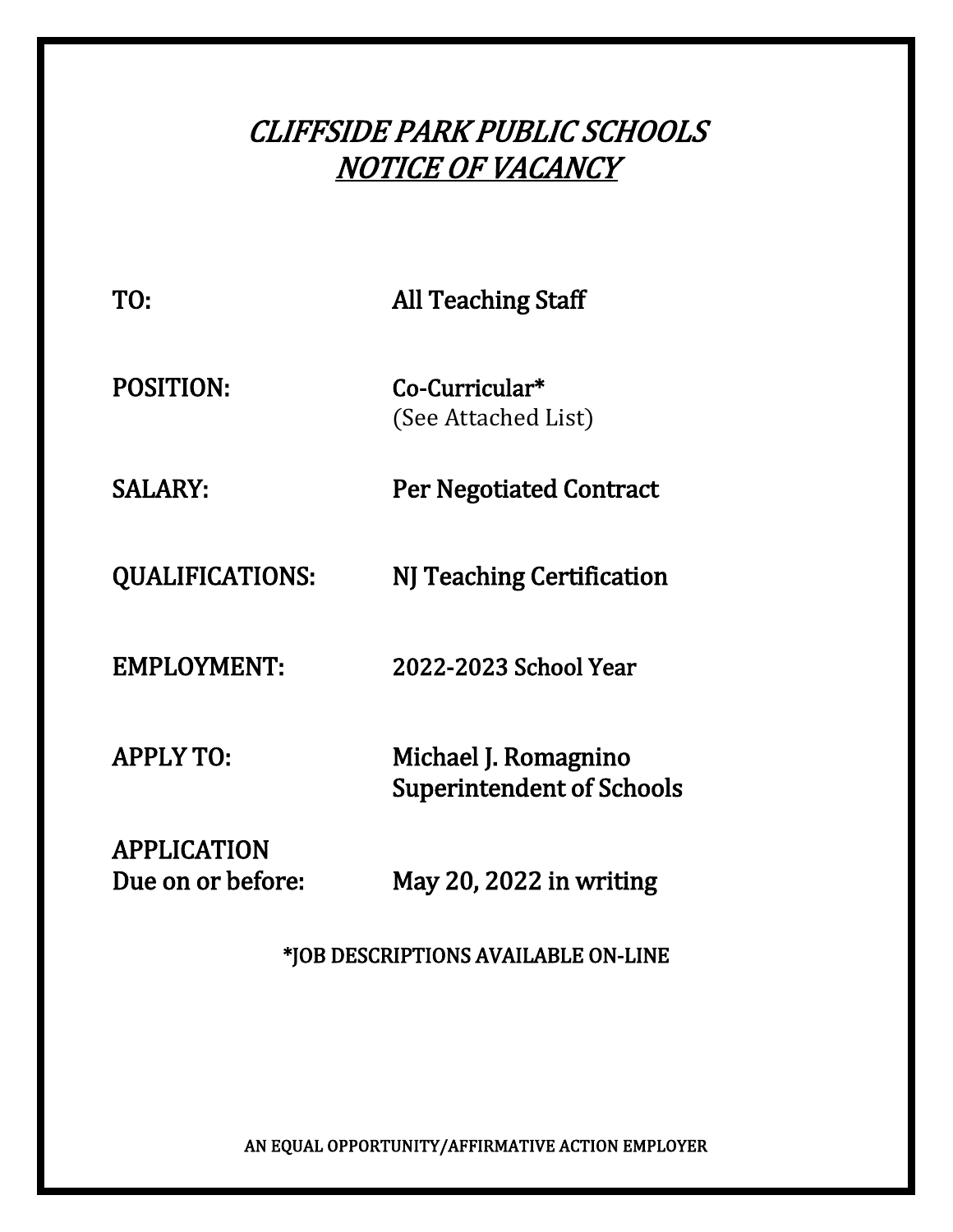## **Co-Curricular Positions 2022-2023 School Year**

#### **High School**

Academic Decathlon Academy Advisor (3) Audio-Visual Coordinator Band, High School Band, High School Assistant Choral Director Class Advisor - Grade  $9$  \*(2) Class Advisor – Grade  $10*(2)$ Class Advisor – Grade 11 $*(2)$ Class Advisor – Grade  $12*(2)$ Co-Curricular Coordinator DECA Advisor Detention, Afternoon Detention, Saturday Drama Club Advisor Drama Club Assistant ESL Coordinator Honor Society Literary Magazine Math Team Advisor Mock Trial Newspaper Advisor Science League Student Council Advisor Robotics (HS) Robotics (HS) Assistant Rotary Club Advisor Yearbook Advisor

**\*(2) – Denotes co-advisor**

AN EQUAL OPPORTUNITY/AFFIRMATIVE ACTION EMPLOYER